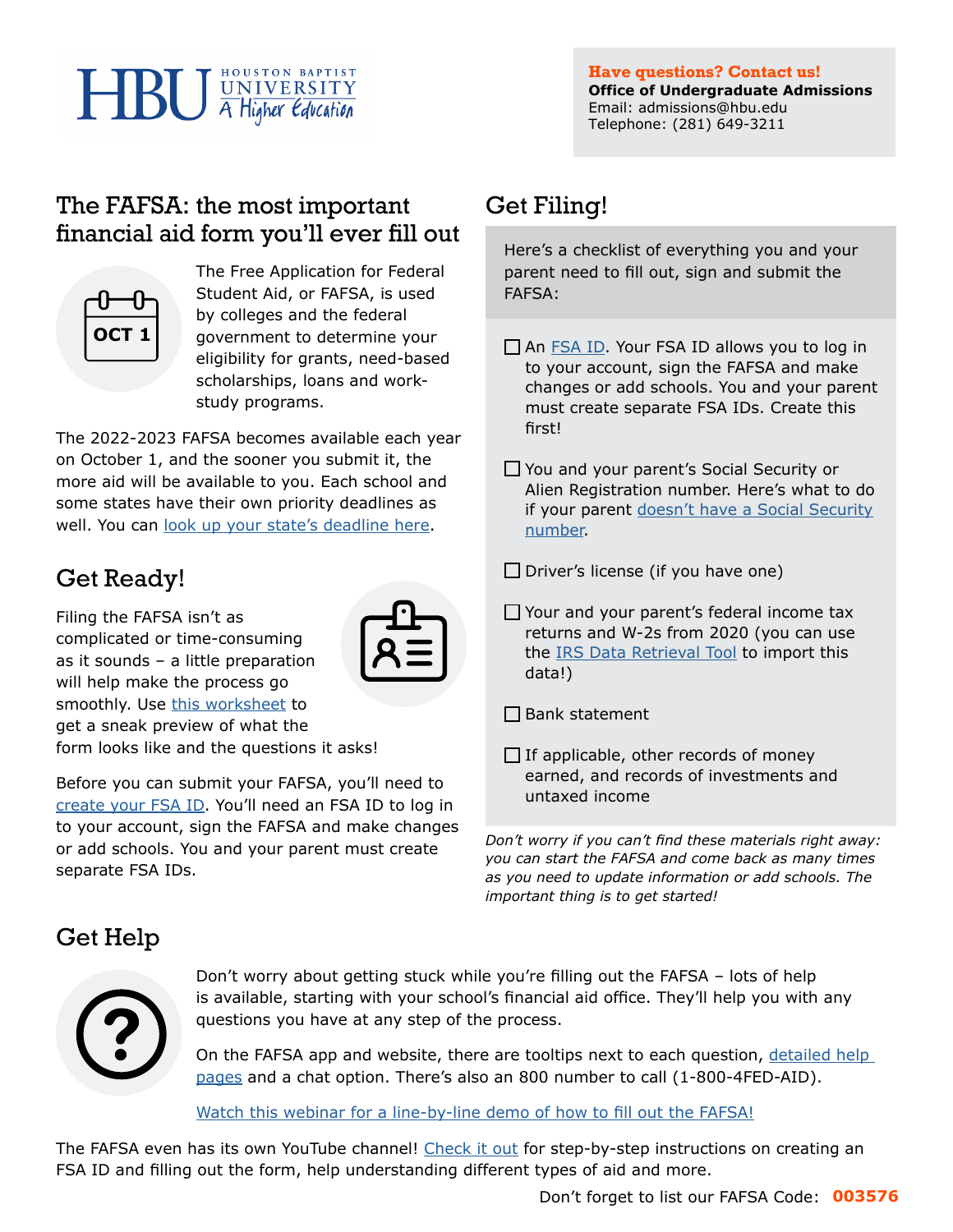# Get the Real Story!

There's a lot of misinformation about filing the FAFSA. It's important you know the truth so you can take this critical first step in getting the money you need to attend college.

#### Fiction

#### Fact

You can file your FAFSA on your phone with the **myStudentAid** app! It's free at the [Apple App Store](https://itunes.apple.com/us/app/mystudentaid/id1414539145) (iOS) or the [Google Play](https://play.google.com/store/apps/details?id=com.fsa.mystudentaid) store (Android). You can also request a form be sent to you so you can mail it back in by calling 1-800-4FED-AID.

#### Fiction

I need to pay a fee to file the FAFSA.

I need a computer to file the FAFSA.

#### Fact

Filing the FAFSA is free  $-$  it's right there in the name! Avoid any website or mobile app that requires a payment – that means it isn't the official [FAFSA site](https://studentaid.gov/h/apply-for-aid/fafsa) or the official **myStudentAid** app.

#### Fiction

It takes a really long time to fill out the FAFSA.

# Fact

The average time to complete a FAFSA is only 22-30 minutes. Here's a [worksheet](https://studentaid.gov/sites/default/files/2020-21-fafsa-worksheet.pdf) you can use to get an idea of what the form looks like and what information it asks for. There's also lots of help available – even a [FAFSA YouTube channel](https://www.youtube.com/user/FederalStudentAid)!

#### Fiction

The FAFSA asks for a lot of information and I won't be able to find it.



The information the FAFSA collects includes things you can easily access, like your Social Security number, bank statements and driver's license. You don't even have to have your tax forms on hand: there's a tool that can pull them in automatically for you! See a [checklist](https://studentaid.gov/apply-for-aid/fafsa/filling-out/help) of the information you need to file the FAFSA.

#### Fiction

I need both parents' information to complete the FAFSA.



#### Fact

It depends. There are many situations when you only need one parent's information to complete the FAFSA – and you might not even need that. The FAFSA considers many different family situations, and so will your college's financial aid office. [Learn more about](https://studentaid.gov/apply-for-aid/fafsa/filling-out/parent-info) [parent involvement.](https://studentaid.gov/apply-for-aid/fafsa/filling-out/parent-info)

#### Fiction

I don't need to fill out the FAFSA.



#### Fact

The FAFSA not only enables you to apply for federal grants and low-interest loans, it's also the form that states and individual colleges use to determine your need-based aid. [Check the FAFSA submission deadline](https://studentaid.gov/apply-for-aid/fafsa/fafsa-deadlines)  [for your state here.](https://studentaid.gov/apply-for-aid/fafsa/fafsa-deadlines) 

#### Fiction

I need to be a U.S. citizen to be eligible for financial aid.



#### Fact

Students who fall into certain non-citizen statuses are eligible for federal financial aid. [See a list here.](https://studentaid.gov/understand-aid/eligibility/requirements/non-us-citizens) Your parents' citizenship does NOT impact your eligibility. For information on financial aid options for DACA recipients, [click here](https://studentaid.gov/sites/default/files/financial-aid-and-undocumented-students.pdf).

#### Fiction

My family must have filed their tax returns before I can file the FAFSA.

#### Fact

You can use what's called "prior-prior year" taxes to complete the FAFSA. That means that for the 2022 FAFSA, you use 2020 information.